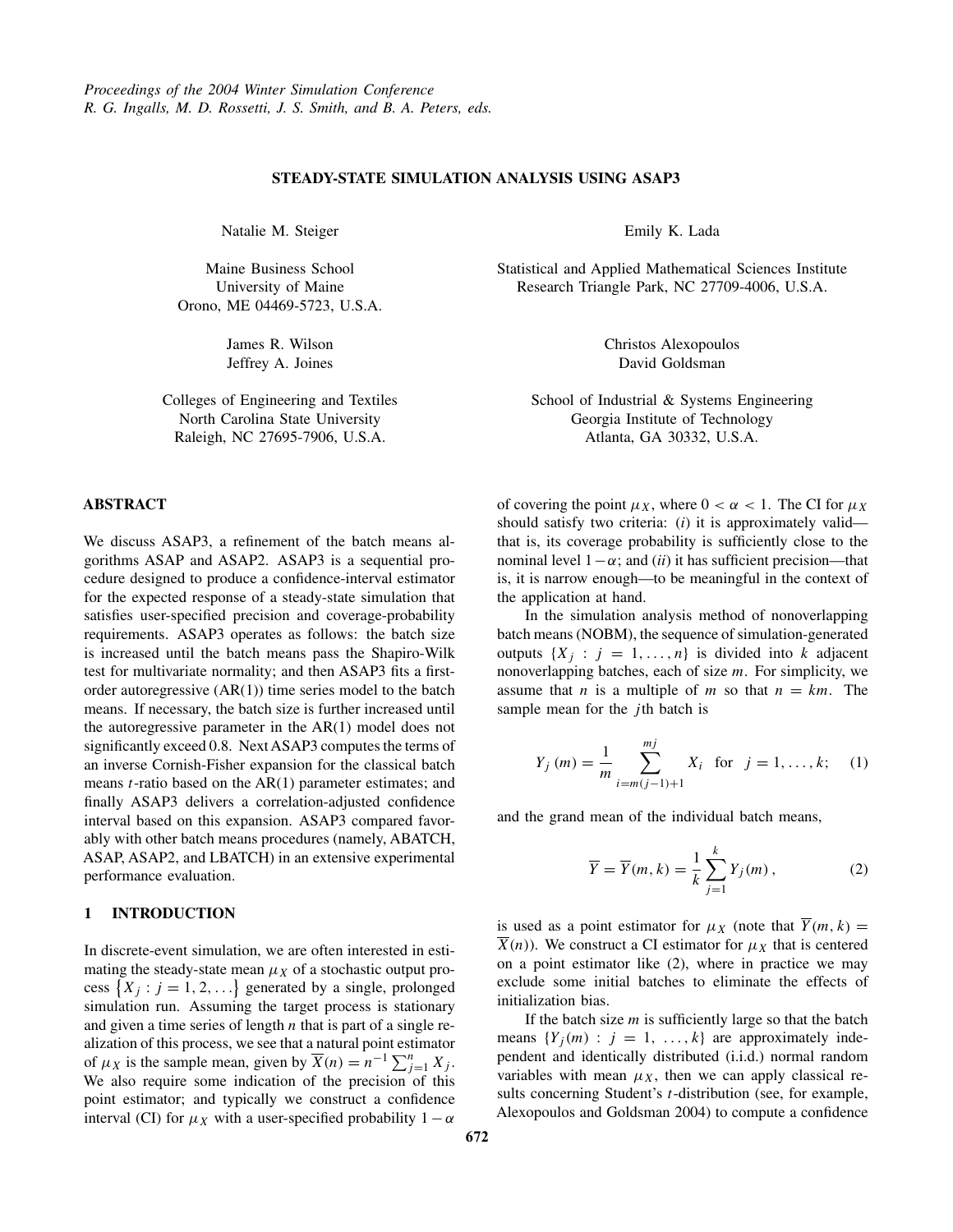<span id="page-1-0"></span>interval for  $\mu_X$  from the batch means. For this purpose we compute the sample variance of the *k* batch means for batches of size *m*,

$$
S_{m,k}^{2} = \frac{1}{k-1} \sum_{j=1}^{k} \left[ Y_{j}(m) - \overline{Y}(m,k) \right]^{2}.
$$

If the original simulation-generated process  ${X_i : j =}$  $1, \ldots, n$  is stationary and weakly dependent as specified, for example, in Theorem 1 of Steiger and Wilson (2001), then it follows that as  $m \to \infty$  with *k* fixed so that  $n \to \infty$ , an asymptotically valid  $100(1 - \alpha)\%$  CI for  $\mu_X$  is

$$
\overline{Y}(m,k) \pm t_{1-\alpha/2,k-1} \frac{S_{m,k}}{\sqrt{k}},
$$
\n(3)

where  $t_{1-\alpha/2,k-1}$  denotes the  $1-\alpha/2$  quantile of Student's *t*-distribution with  $k - 1$  degrees of freedom.

Conventional NOBM procedures such as ABATCH and LBATCH (Fishman and Yarberry 1997, Fishman 1998) are based on (3); and they are designed to determine the batch size, *m*, and the number of batches, *k*, that are required to satisfy approximately the assumption of i.i.d. normal batch means. If this assumption is satisfied exactly, then we will obtain a CI whose actual coverage probability is exactly equal to the nominal level  $1 - \alpha$ . By contrast, the more recent NOBM procedures ASAP (Steiger 1999; Steiger and Wilson 1999, 2000, 2002a, 2002b) and ASAP2 (Steiger et al. 2002) are designed to determine a batch size and an initial warm-up period sufficient to ensure that batch means computed beyond the warm-up period are approximately multivariate normal with identically distributed marginals (that is, they constitute a stationary Gaussian process) but are not necessarily independent. If the resulting batch means are correlated, then the classical NOBM *t*-ratio underlying (3) does not possess Student's *t*-distribution with  $k - 1$ degrees of freedom so that an appropriate modification of (3) is required to yield an approximately valid CI for  $\mu_X$ .

Both ASAP and ASAP2 are designed to adjust (3) so as to account for any correlations among the batch means that those procedures finally deliver; and the required correlation adjustment is based on an inverse Cornish-Fisher expansion for the classical NOBM *t*-ratio. There is substantial experimental evidence that when ASAP or ASAP2 is applied with a user-specified absolute- or relative-precision requirement for the final delivered confidence interval, either procedure outperforms conventional NOBM procedures such as ABATCH and LBATCH in a large class of steadystate simulation models (Steiger and Wilson 2002a, Steiger et al. 2002). However, when either ASAP or ASAP2 is applied without a precision requirement, the delivered confidence intervals may exhibit excessive variability in some applications—that is, the variance and coefficient of variation of the CI half-lengths may be unacceptably large (Steiger and Wilson 2002a; Steiger et al. 2002; Lada, Wilson, and Steiger 2003).

In this paper we discuss ASAP3, a refinement of ASAP andASAP2 that retains the advantages of its predecessors but is specifically designed to prevent excessive CI variability even in the absence of a precision requirement. Since the previously cited studies reveal that ABATCH and ASAP2 outperform LBATCH and ASAP respectively, in this paper we limit the our experimental performance evaluation to a comparison of ABATCH, ASAP2, and ASAP3. In §2 we provide an overview of ASAP3 and a formal algorithmic statement of the procedure. In §3 we summarize some of the results of our experimental performance evaluation; and in §4 we present our main conclusions. Full details on this work are available in Steiger et al. (2004).

### **2 OVERVIEW OF ASAP3**

Figure [1](#page-2-0) displays a high-level flow chart of ASAP3. The procedure operates as follows. The series of simulation outputs is divided initially into  $k = 256$  batches, each of a user-specified size *m* (where the default initial batch size  $m = 16$ ; and the corresponding batch means are computed as in [\(1\)](#page-0-0). The first four batches are ignored to reduce the potential effects of initialization bias, and the remaining  $k' = k - 4 = 252$  batch means are organized into adjacent nonoverlapping groups, where each group consists of four consecutive batch means. We select every other group of four consecutive batch means to form a sample of 32 four-dimensional vectors that we will test for stationary multivariate normality. If this test is failed, then the batch size *m* is increased by the factor  $\sqrt{2}$ ; additional data are obtained; and the process of computing 256 batch means with the new batch size and testing for multivariate normality proceeds as outlined above using all accumulated data. ASAP3 iteratively performs this sequence of steps, systematically decreasing the significance level *δ* for the multivariate normality test on successive iterations until that test is finally passed. (See the last paragraph of this section and Steiger et al. 2004 for further explanation of this issue.)

Upon accepting the hypothesis of stationary multivariate normality of the batch means, we fit a first-order autoregressive (that is,  $AR(1)$ ) time series model to the 252 batch means that remain after skipping the first group of four batch means. Adapting the notation of Box, Jenkins, and Reinsel (1994) to the nomenclature used here, we let  $\left\{ \widetilde{Y}_{j-4} \equiv Y_j(m) - \mu_X : j = 5, ..., k \right\}$  denote the corresponding deviations of the truncated batch means from the unknown steady-state mean  $\mu_X$ . The  $\ell$ th observation of such an AR(1) process can be expressed as

$$
\widetilde{Y}_{\ell} = \varphi \widetilde{Y}_{\ell-1} + a_{\ell} \quad \text{for} \quad \ell = 1, 2, \dots,
$$
 (4)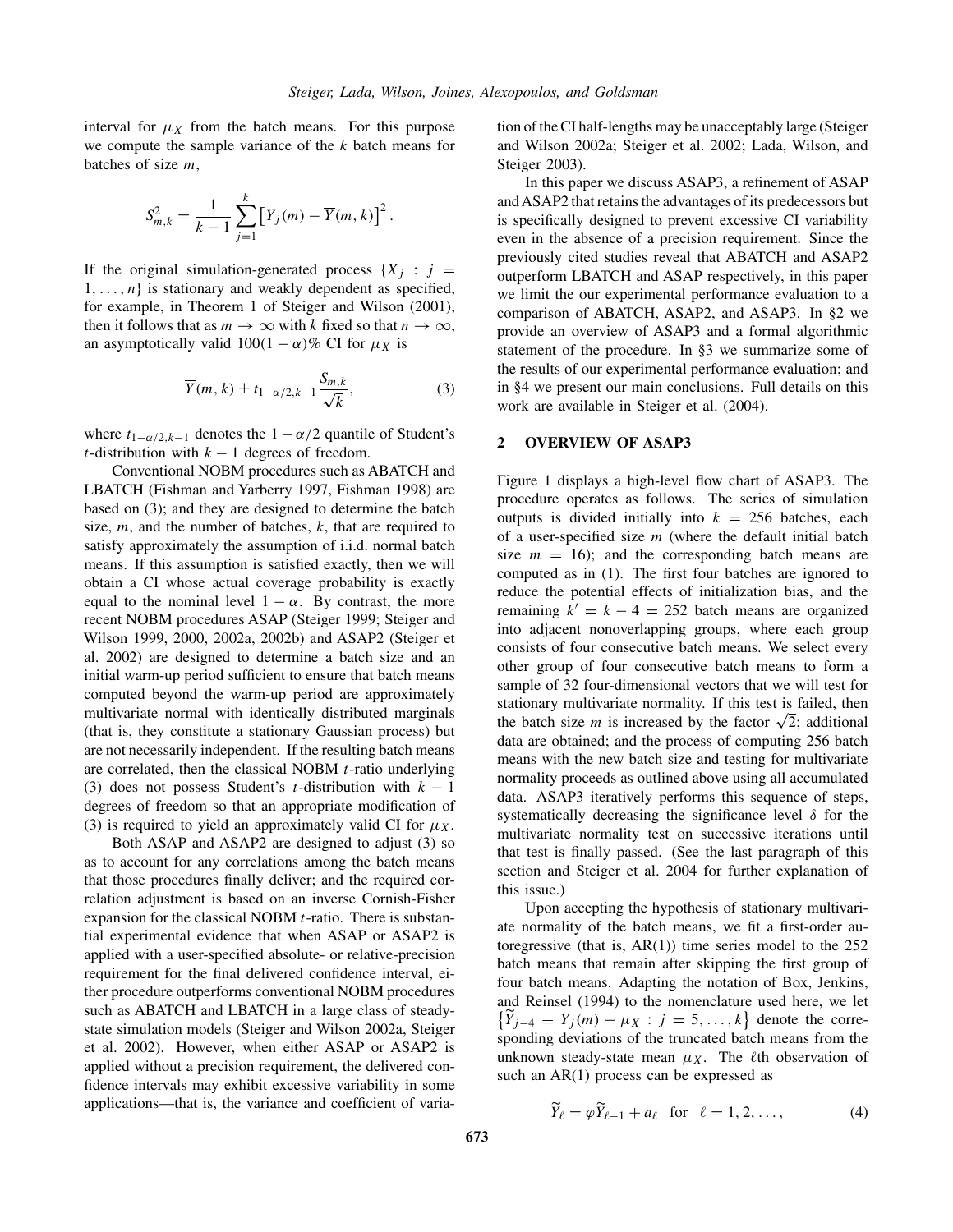<span id="page-2-0"></span>

Figure 1: High-level Flow Chart of ASAP3

where the autoregressive parameter  $\varphi \in (-1, 1)$  and  $\{a_{\ell}\}\$ are i.i.d. normal residuals with mean 0 and variance  $\sigma_a^2$ .

After fitting the AR(1) model [\(4\)](#page-1-0) to the truncated batch means  $\{Y_i(m): j = 5, \ldots, k\}$ , we apply a normalizing arc sine transformation to the autoregressive parameter estimator  $\widehat{\varphi}$  so as to test the null hypothesis that the correlation between adjacent batch means (that is,  $\varphi$ ) is at most 0.8 versus the alternative hypothesis that  $\varphi > 0.8$ . We have found that the condition  $\varphi > 0.8$  is associated with excessive variability in the CIs delivered by ASAP and ASAP2. If the null hypothesis is rejected, then the batch count is retained; the batch size *m* is increased by a factor projected to reduce the lag-one correlation between batch means to the threshold 0.8 (see the last paragraph of this section and Steiger et al. 2004 for further explanation of this issue); additional data are obtained; and the process of computing batch means, fitting an AR(1) model, and testing the autoregressive parameter estimator proceeds as outlined above. ASAP3 iteratively performs the sequence of steps described in this paragraph until we finally obtain a batch size *m* for which we accept the null hypothesis of nonexcessive correlation between adjacent batch means.

Next ASAP3 constructs a CI for  $\mu_X$  that has been adjusted to account for the remaining (nonexcessive) correlations between the  $k'$  batch means for batches of the current size *m*. The correlation adjustment uses an inverse Cornish-Fisher expansion (Stuart and Ord 1994) for the classical NOBM *t*-ratio

$$
t = \left[\,\overline{Y}(m,k') - \mu_X\,\right] \bigg/ \sqrt{S_{m,k'}^2/k'};\tag{5}
$$

and the terms of this expansion are computed from the parameter estimates  $\hat{\varphi}$  and  $\hat{\sigma}_a^2$  that are obtained by fitting<br>the AP(1) model (4) to the numeral set of  $\hat{h}'$  tunnerted the AR(1) model [\(4\)](#page-1-0) to the current set of  $k'$  truncated batch means. Based on this approach, a correlation-adjusted  $100(1 - \alpha)\%$  CI for  $\mu_X$  is

$$
\overline{Y}(m, k') \pm \left[ \left( \frac{1}{2} + \frac{\widehat{\kappa}_2}{2} - \frac{\widehat{\kappa}_4}{8} \right) z_{1-\alpha/2} + \frac{\widehat{\kappa}_4}{24} z_{1-\alpha/2}^3 \right] \sqrt{\frac{\widehat{\text{Var}}[Y(m)]}{k'}},
$$
\n(6)

where:  $z_{1-\alpha/2}$  denotes the  $1-\alpha/2$  quantile of the standard normal distribution;  $\hat{k}_2$  and  $\hat{k}_4$  respectively denote estimators of the second and fourth cumulants of the *t*-ratio (5);  $\widehat{\text{Var}}[Y(m)]$  denotes an estimator of the variance of the batch means; and the statistics  $\widehat{\kappa}_2$ ,  $\widehat{\kappa}_4$ , and  $\widehat{\text{Var}}[Y(m)]$  are computed from  $\hat{\varphi}$  and  $\hat{\sigma}_a^2$  as detailed in Steiger et al. (2004).

If additional observations of the target process must be generated by the user's simulation model before a CI can be delivered that has the form (6) and the required precision, then ASAP3 estimates a new, larger sample size based on the ratio of the current iteration's CI half-length to the desired CI half-length (see the last paragraph of this section and Steiger et al. 2004 for further explanation of this issue). Then ASAP3 must be called again with the additional data; and this cycle of simulation followed by analysis may be repeated several times before ASAP3 finally delivers a CI with the required precision.

Subsequent iterations of ASAP3 that are performed to satisfy the user-specified precision requirement do not repeat the test of the overall set of batch means for stationary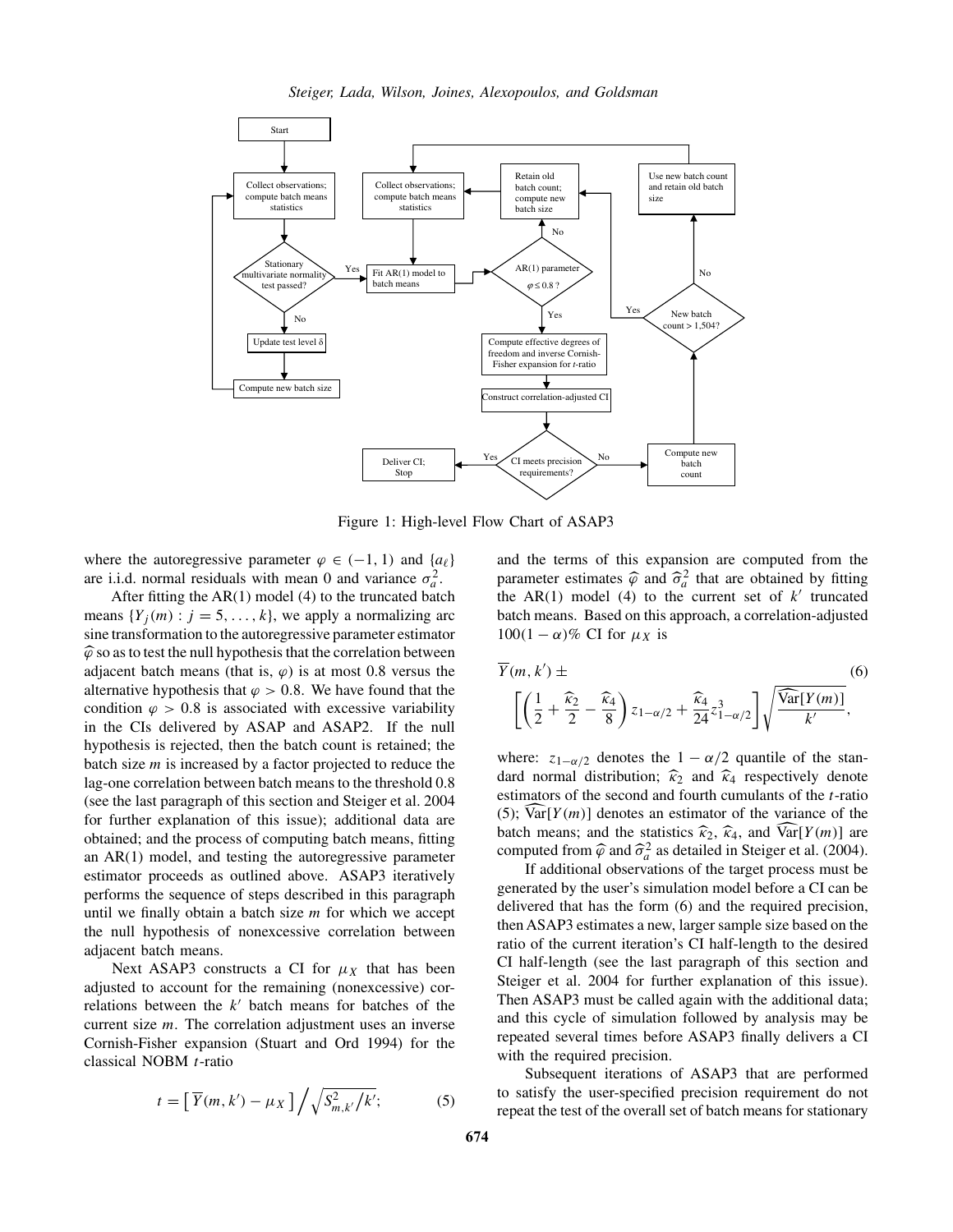multivariate normality; but on every iteration of ASAP3, we fit an AR(1) process to the latest set of batch means, test the hypothesis that  $\varphi$  < 0.8, and if necessary increase the batch size by the updated factor that is currently projected to reduce the lag-one correlation between batch means to the threshold 0.8. Thus each additional iteration of ASAP3 that is performed solely to satisfy the precision requirement will involve the following operations: (*i*) obtaining additional simulation-generated data; (*ii*) recomputing the batch means with a new batch size or computing additional batch means of the same size; (*iii*) retesting the hypothesis that  $\varphi \leq 0.8$ with progressively larger batch sizes until that hypothesis is accepted; and  $(iv)$  reconstructing the CI for  $\mu_X$  and testing that CI for conformance to the user's precision requirement, if necessary computing the total sample size required for the next iteration of ASAP3. Successive iterations of ASAP3 involving operations  $(i)$ – $(iv)$  above are performed until the precision requirement is met.

ASAP3 requires the following user-supplied inputs:

- a simulation-generated output process  ${X_i : j =$ 1*,...,n*} from which the steady-state expected response  $\mu_X$  is to be estimated;
- the desired CI coverage probability  $1 \alpha$ , where  $0 < \alpha < 1$ ; and
- an absolute or relative precision requirement specifying the final confidence-interval half-length in terms of (*i*) a maximum acceptable half-length *H*<sup>∗</sup> (for an absolute precision requirement); or (*ii*) a maximum acceptable fraction *r*<sup>∗</sup> of the magnitude of the CI midpoint (for a relative precision requirement).

ASAP3 delivers the following outputs:

- a nominal  $100(1 \alpha)\%$  CI for  $\mu_X$  that satisfies the specified absolute or relative precision requirement, provided no additional simulation-generated observations are required; or
- a larger total sample size *n* to be supplied to ASAP3 when it is executed again.

A formal algorithmic statement of ASAP3 is displayed in Figure [2.](#page-4-0) Note that in Figure [2,](#page-4-0) if *a* and *b* are given constants with  $a < b$ , then we take

$$
\text{mid}(a, x, b) \equiv \begin{cases} a, & \text{if } x < a, \\ x, & \text{if } a \le x \le b, \\ b, & \text{if } x > b, \end{cases} \text{ and } x_+ \equiv \max\{0, x\}.
$$

Three points about Figure [2](#page-4-0) warrant special comment.

• On the *i*th iteration of the multivariate normality test in step [2], we set  $\delta_i$ , the significance level of the test, so as to control the overall level of type

I error and avoid explosive growth of the overall sample size required for this step of ASAP3.

- In step **[3]**, we estimate the batch-size multiplier that is required to reduce the lag-one correlation between batch means to the threshold 0.8.
- In step **[5]**, we estimate the increase in the number of batches or the increase in the batch size that is needed to satisfy the precision requirement.

Steiger et al. (2004) present a complete development of the steps of the ASAP3. A stand-alone Windows-based version of ASAP3 and a user's manual are available online via Steiger et al. (2003).

# **3 EXPERIMENTAL PERFORMANCE EVALUATION**

To evaluate the performance of ASAP3 with respect to the coverage probability of its CIs, the mean and variance of the half-length of its CIs, and its total sample size, we applied ASAP3 together with ABATCH and ASAP2 to a large suite of test problems. The experimental design includes some problems typically used to test simulation output analysis procedures and some problems more closely resembling real-world applications. To demonstrate the robustness of ASAP3, we limit our discussion here to an *M/M/*1 queue waiting time process for a system with an empty-and-idle initial condition, an interarrival rate of 0.9, and a service rate of 1.0. In this system the steady-state server utilization is 0.9 and the steady-state expected waiting time in the queue is  $\mu_X = 9$ .

The *M/M/*1 queue waiting time process is a particularly difficult test problem for several reasons: (*i*) the magnitude of the initialization bias is substantial and decays relatively slowly; (*ii*) in steady-state operation the autocorrelation function of the waiting time process decays very slowly with increasing lags; and (*iii*) in steady-state operation the marginal distribution of waiting times has an exponential tail and is therefore markedly nonnormal. Because of these characteristics, we can expect slow convergence to the classical requirement that the batch means are i.i.d. normal. This test problem clearly reveals one of the principal advantages of the ASAP3 algorithm—namely, that ASAP3 does not rely on any test for independence of the batch means. The steady-state mean response is available analytically for this test problem; thus we were able to evaluate the performance of ABATCH, ASAP2, and ASAP3 in terms of actual versus nominal coverage probabilities for the CIs delivered by each of these procedures. Experimental results for the other test problems may be found in Steiger et al. (2004).

Our experiments included 400 independent replications of each batch means procedure to construct nominal 90% and 95% CIs that satisfied four different precision requirements. For the case of no precision requirement, we took  $r^* = 0$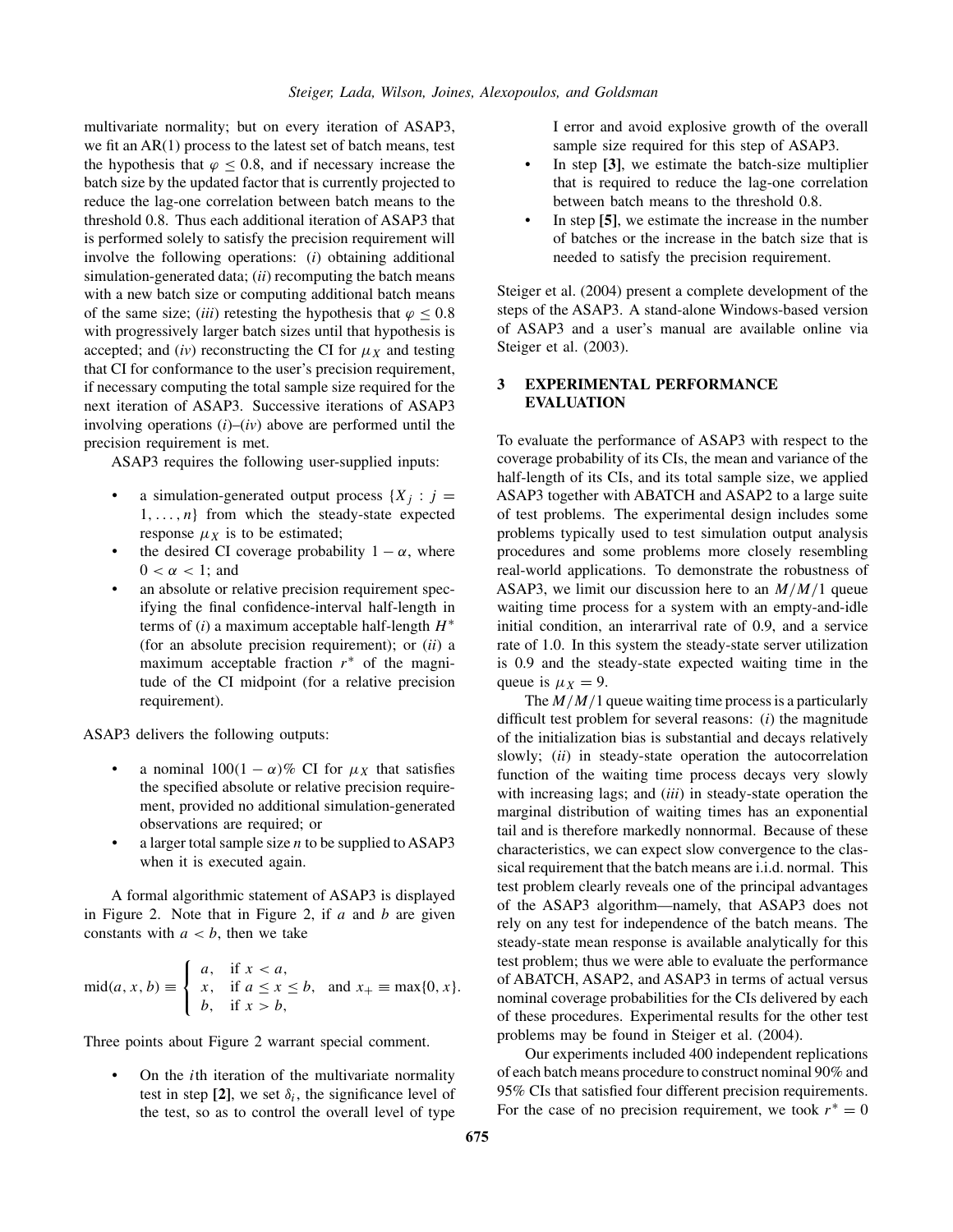<span id="page-4-0"></span>**[0]** Set iteration index  $i \leftarrow 1$ ,  $m_1 \leftarrow$  user-specified initial batch size (default = 16), initial batch count  $k_1 \leftarrow 256$ , initial sample size  $n_1 \leftarrow k_1 m_1$  with  $n_0 \leftarrow 0$ , truncated initial batch count  $k'_1 \leftarrow k_1 - 4$ ,  $1 - α \leftarrow$  user-specified CI coverage probability (default = 0.90), size of test for autoregressive parameter  $\alpha_{\text{arp}} \leftarrow 0.01$ , initial size of test for stationary multivariate normality  $\delta_1 \leftarrow 0.1$  with parameter *ω* ← 0*.*18421 controlling the test size in step **[2]** on subsequent iterations, and indicator that normality test was passed MVTestPassed  $\leftarrow$  'no'; **if** a relative precision requirement is given, **then** set RelPrec  $\leftarrow$  'yes' and *r*<sup>∗</sup> ← the user-specified fraction of the magnitude of the CI midpoint that defines the maximum acceptable CI half-length; **if** an absolute precision requirement is given, **then** set RelPrec  $\leftarrow$  'no' and *H*<sup>∗</sup> ← the user-specified maximum acceptable CI half-length; **if** no precision level is specified **then** set RelPrec ← 'no',  $r^*$  ← 0, and  $H^*$  ← 0. **[1]** Start (or restart) the simulation to generate the data  $\{X_j : j = n_{i-1} + 1, \ldots, n_i\}$  required for the current iteration *i*; Compute the  $k_i$  batch means  $\{Y_j(m_i) : j = 1, ..., k_i\}$ ; and after skipping the initial spacer  ${Y_1}(m_i)$ ,  $Y_2(m_i)$ ,  $Y_3(m_i)$ ,  $Y_4(m_i)$ }, compute the truncated grand mean,  $\overline{Y}(m_i, k'_i) \leftarrow \frac{1}{k'_i m_i}$  $\sum_{i=1}^{n_i}$  $\ell = 4m_i + 1$  $X_{\ell} = \frac{1}{k'_{i}}$  $\sum$ *j*=5  $Y_j(m_i);$  (7) **if** MVTestPassed='yes', **then goto [3]**. [2] From the truncated batch means  $\{Y_j(m_i) : j = 5, ..., k_i\}$ , select every other group of four successive batch means to build the  $4 \times 1$  vectors  $\left\{ \mathbf{y}_{\ell} = \left[ Y_{5+(\ell-1)8}(m_i), Y_{6+(\ell-1)8}(m_i), Y_{7+(\ell-1)8}(m_i), Y_{8+(\ell-1)8}(m_i) \right]^{\mathrm{T}} : \ell = 1, \ldots, 32 \right\};$ To test the hypothesis  $\mathcal{H}_{mvn}$ : { $\mathbf{y}_{\ell}$  :  $\ell = 1, ..., 32$ } are i.i.d. four-dimensional normal random vectors, evaluate  $\delta_i = \delta_1 \exp[-\omega(i-1)^2]$ , the significance level for the test, and  $W_i^*$ , the multivariate Shapiro-Wilk statistic computed from the  $\{y_\ell\}$  according to equations (10)–(12) of Steiger et al. (2004); **if**  $W_i^* < w_{\delta_i}^*$ , the  $\delta_i$  quantile of the distribution of  $W_i^*$  under the null hypothesis  $\mathcal{H}_{mvn}$ , so that  $\mathcal{H}_{mvn}$  is rejected at significance level  $\delta_i$ , **then** set *i* ← *i* + 1,  $k_i$  ← 256,  $k'_i$  ←  $k_i$  – 4,  $m_i$  ←  $\left| \sqrt{2}m_{i-1} \right|$ , and  $n_i$  ←  $k_im_i$ ; **goto [1]**; **else** set MVTestPassed  $\leftarrow$  'yes'; **goto [3]**.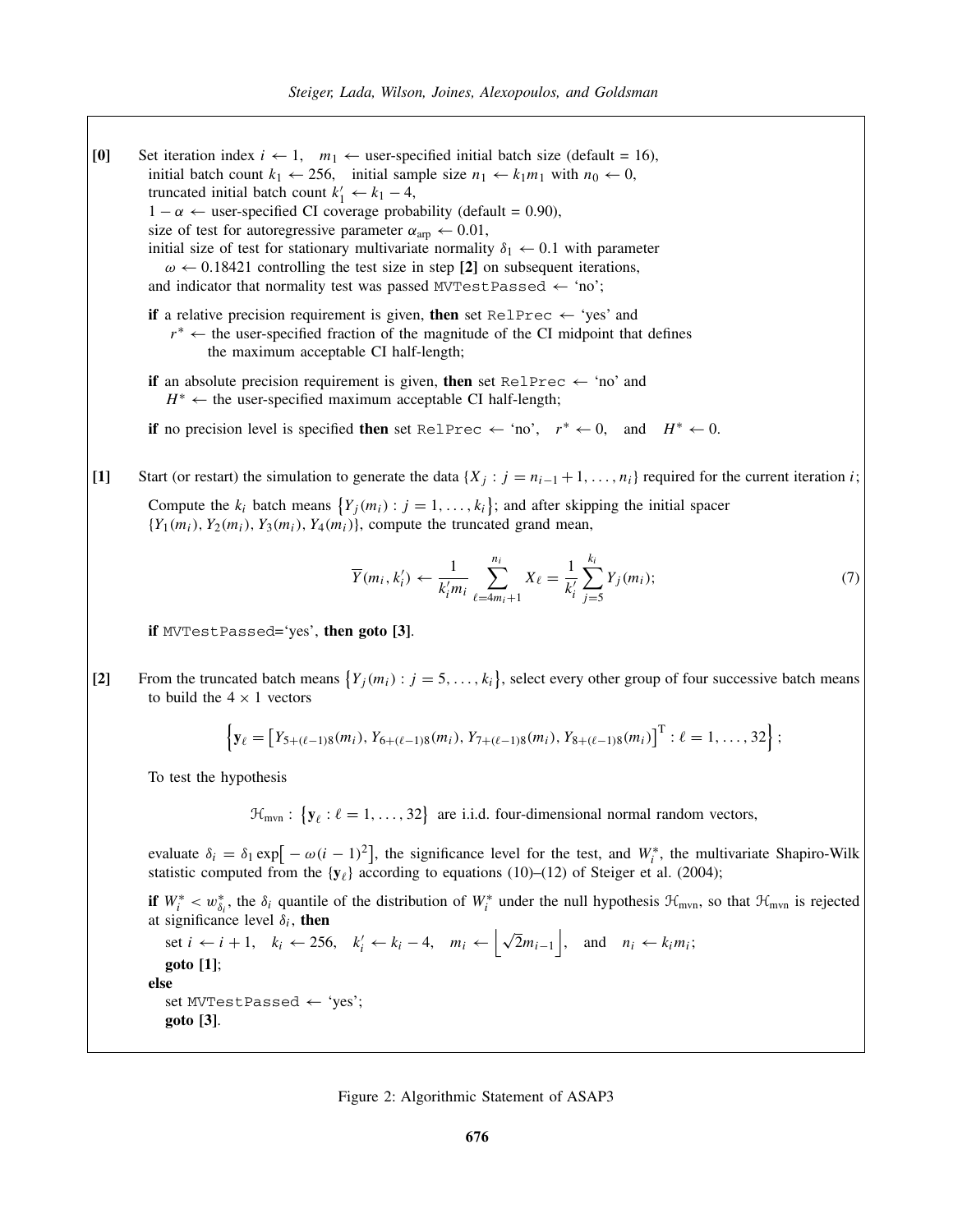<span id="page-5-0"></span>**[3]** Fit an AR(1) model [\(4\)](#page-1-0) to the truncated batch means  $\{Y_j(m_i): j = 5, \ldots, k_i\}$  so as to obtain the estimator  $\hat{\varphi}$  of the autoregressive parameter  $\varphi$ ;

Test the hypothesis  $\mathcal{H}_{\text{arp}}$ :  $\varphi \leq 0.8$  at the level of significance  $\alpha_{\text{arp}}$  by checking for the condition

$$
\widehat{\varphi} \le \sin\left(0.927 - z_{1-\alpha_{\text{arp}}}\bigg/\sqrt{k_i'}\right);\tag{8}
$$

**if**  $\mathcal{H}_{\text{arm}}$  is rejected at significance level  $\alpha_{\text{arm}}$ , **then** 

set  $\theta \leftarrow \text{mid}\left\{\sqrt{2}, \ln\left[\sin\left(0.927 - z_{1-\alpha_{\text{app}}}\right/\sqrt{k_i'}\right)\right] / \ln(\widehat{\varphi}), 4\right\},\$  $i \leftarrow i+1, \quad k_i \leftarrow k_{i-1}, \quad k'_i \leftarrow k_i-4, \quad m_i \leftarrow \lceil \theta m_{i-1} \rceil, \quad \text{and} \quad n_i \leftarrow k_i m_i; \quad \text{goto [1]};$ **else goto [4]**.

[4] Using the estimators  $\hat{\varphi}$  and  $\hat{\sigma}_a^2$  for the AR(1) model [\(4\)](#page-1-0), compute  $\widehat{\text{Var}}[Y(m_i)]$  and  $\widehat{\text{Var}}[\overline{Y}(m_i, k'_i)]$  from equations (15) (16) of String at al. (2004). (15)–(16) of Steiger et al. (2004);

For the NOBM *t*-ratio [\(5\)](#page-2-0), compute the estimated effective degrees of freedom  $\hat{v}_{eff}$  from equation (33) of Steiger et al. (2004);

Compute  $\hat{\kappa}_2$  and  $\hat{\kappa}_4$ , the estimators, respectively, of the second and fourth cumulants of the *t*-ratio [\(5\)](#page-2-0), by inserting  $\widehat{\text{Var}}[\overline{Y}(m_i)], \widehat{\text{Var}}[\overline{Y}(m_i, k'_i)]$ , and  $\widehat{\nu}_{\text{eff}}$  into the computing expressions for  $\kappa_2$  and  $\kappa_4$  given in equations (31)–(32) of Steiger et al. (2004);

Calculate the half-length of the correlation-adjusted CI,

$$
H \leftarrow \left[ \left( \frac{1}{2} + \frac{\widehat{\kappa}_2}{2} - \frac{\widehat{\kappa}_4}{8} \right) z_{1-\alpha/2} + \frac{\widehat{\kappa}_4}{24} z_{1-\alpha/2}^3 \right] \sqrt{\frac{\widehat{\text{Var}}[Y(m_i)]}{k'_i}} ;
$$

Construct the correlation-adjusted CI,

$$
\overline{Y}(m_i, k'_i) \pm H. \tag{9}
$$

[5] if RelPrec='yes' then set  $H^* \leftarrow r^*|\overline{Y}(m_i, k'_i)|;$ 

**if**  $(H \leq H^*)$  or  $(r^* = 0$  and  $H^* = 0$ , then deliver  $\overline{Y}(m_i, k'_i) \pm H$  and **stop**;

**else**

Estimate additional batches needed to satisfy the precision requirement,

$$
k'' = \max\left\{ \left[ \left( H/H^* \right)^2 k'_i \right] - k'_i, 1 \right\};
$$

**If**  $k_i + k'' \le 1,504$ , **then** set *i* ← *i* + 1,  $k_i$  ←  $k_{i-1}$  +  $k''$ ,  $k'_i$  ←  $k_i$  − 4,  $m_i$  ←  $m_{i-1}$ , and  $n_i$  ←  $m_i k_i$ ; goto [1]; **else** Find the root  $\theta$  of the equation  $\theta \left(1 - \hat{\varphi}_+^{\theta}\right)^2 = \left(H/H^*\right)^2 \left(1 - \hat{\varphi}_+\right)^2$ , set  $\theta \leftarrow \text{mid}(\sqrt{2}, \theta, 4)$ ,  $i \leftarrow i+1$ ,  $k_i \leftarrow k_{i-1}$ ,  $k'_i \leftarrow k_i - 4$ ,  $m_i \leftarrow \lceil \theta m_{i-1} \rceil$ , and  $n_i \leftarrow m_i k_i$ ; goto [1].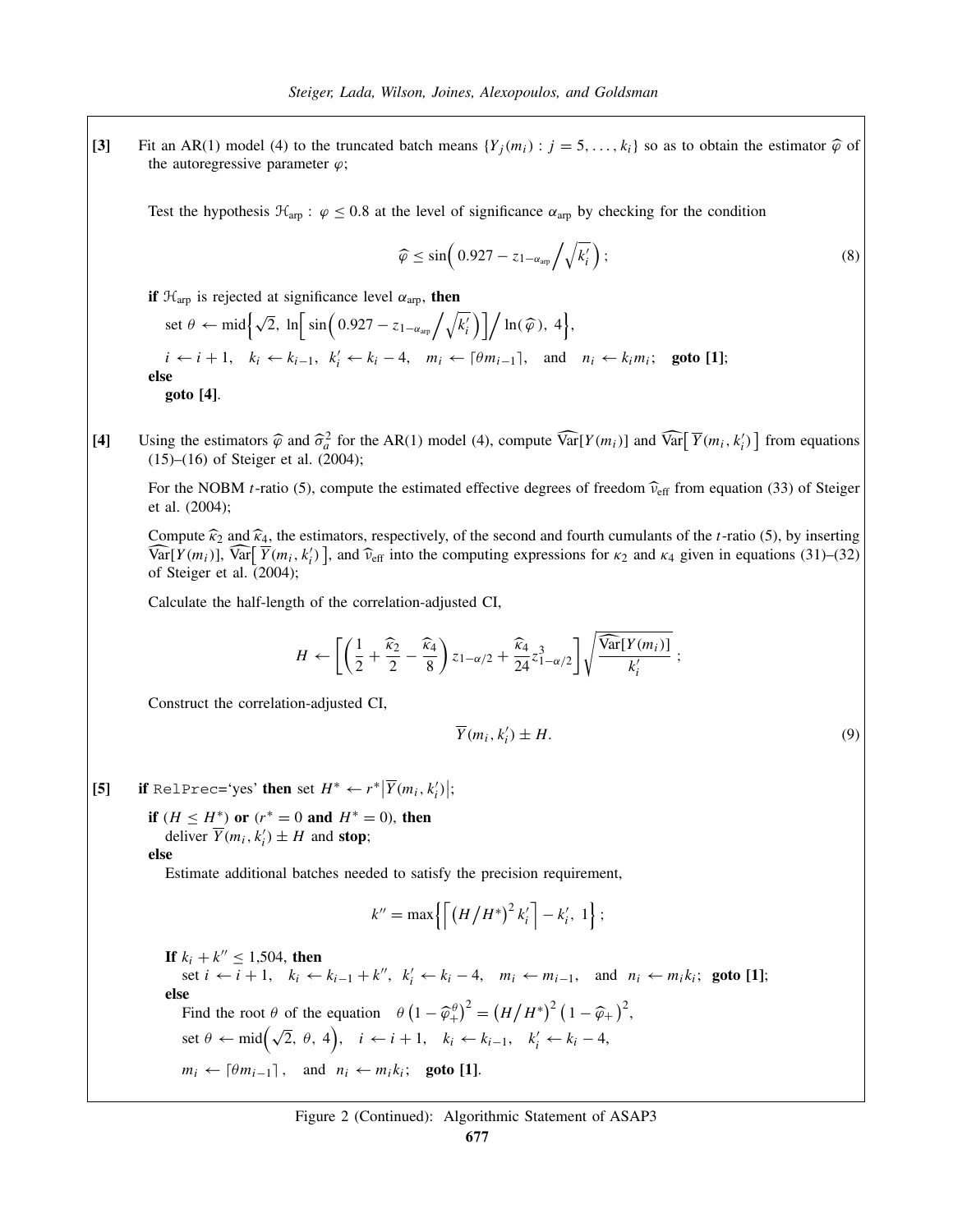and  $H^* = 0$  in the initialization step [0] of Figure [2](#page-4-0) so that we continued the simulation of each test problem until ASAP3 completed the following operations: step **[2]** (so that the batch means passed the test for stationary multivariate normality); step **[3]** (so that the batch means passed the test for acceptable lag-one correlation); step **[4]** (so that the first CI of the form [\(9\)](#page-5-0) could be constructed); and finally step **[5]** (so that ASAP3 stopped immediately, delivering the first CI of the form [\(9\)](#page-5-0) that was constructed). For the cases of the precision requirements  $\pm 15\%$ ,  $\pm 7.5\%$ , and  $\pm 3.75\%$ , we continued the simulation of each test problem until ASAP3 delivered a CI of the form [\(9\)](#page-5-0) that satisfied the stopping criterion in step [5] with  $r^* = 0.15, 0.075,$  and 0.0375, respectively.

In addition to the experimentation using the ASAP3 algorithm, we performed 400 independent replications of the ASAP2 algorithm under the same precision requirements described above. Recall that unlike ASAP3, ASAP2 does not include the test [\(8\)](#page-5-0) for acceptable correlation between adjacent batch means.

Since ABATCH lacks a method for determining sample size, we passed to this procedure the same data sets used by ASAP3. Based on all our computational experience with ASAP2 and ASAP3, we believe that the results given below are typical of the performance of ASAP2 and ASAP3 that can be expected in many practical applications. On the other hand, ABATCH is a nonsequential procedure whose proper operation may require direct user intervention (Fishman 1998); and thus it is not clear that the following results exemplify the performance of ABATCH in practical applications. Nevertheless, we believe that the results given below provide some basis for comparing the performance of ABATCH, ASAP2, and ASAP3.

Since each CI was replicated 400 times, the standard error of the coverage estimator for CIs with nominal 90% coverage probability is approximately 1.5%; and for CIs with nominal 95% coverage probability, the standard error of the coverage estimator is approximately 1.1%. As explained below, this level of precision in the estimation of coverage probabilities turned out to be sufficient to reveal significant differences in the performance of ASAP3 compared with that of ASAP2 and ABATCH in the test problems presented here.

Table [1](#page-7-0) summarizes the experimental performance of the procedures ABATCH, ASAP2, and ASAP3 when they were applied to the waiting times in the *M/M/*1 queue. As can be seen from this table, ASAP3 outperformed ABATCH with respect to CI coverage for the first three precision requirements. As we demanded improved levels of precision, we were of course forced to perform more sampling. For the precision requirement of  $\pm 3.75\%$ , the three algorithms gave similar results. The results in Table [1](#page-7-0) suggest that ABATCH will give satisfactory coverage if this procedure is supplied with an adequate amount of data; however, ABATCH provides no mechanism for determining the amount of data that should be used. No average sample sizes are shown in the table for the ABATCH procedure since on each replication of ASAP3 and ABATCH, these two procedures used exactly the same data set, whose size was determined by the stopping rule in step **[5]** of ASAP3. Table 2 of Steiger and Wilson (2002a) shows that simply adding an absolute- or relative-precision stopping rule to ABATCH will not generally yield acceptable performance for this procedure. A desirable feature of ASAP3 is that it usually determines a sample size sufficient to yield acceptable results.

In the absence of a precision requirement, ASAP2 generated confidence intervals were highly variable in their half-lengths. Imposing the requirement  $(8)$  that the lag-one correlation between the batch means must not significantly exceed 0.8 greatly reduced the variability of the half-lengths of the CIs generated by ASAP3, as shown in Table [1.](#page-7-0) Moreover, in terms of CI coverage, ASAP3 performed as well as ASAP2 in the no precision case.

### **4 CONCLUSIONS**

The undercoverage problem encountered with ASAP was virtually eliminated by removal of the test for independence of the batch means. Both ASAP2 and ASAP3 test only for stationary multivariate normality of the batch means and always deliver a CI adjusted for correlation, if any, among the final batch means. Excessive variabilities seen with ASAP in the final sample sizes, and to some extent in the final CI half-lengths, were partially resolved in ASAP2 by decreasing the significance level of the test for stationary multivariate normality on each iteration of that test. Moreover, the means and variances of the final CI half-lengths delivered by ASAP3 were greatly reduced in comparison with the corresponding quantities delivered by ASAP and ASAP2; and ASAP3 has achieved this performance improvement by progressively increasing the batch size until we can conclude that the correlation between adjacent batch means does not significantly exceed 0.8 in the sense that a one-sided upper 99% confidence interval for this correlation lies entirely below 0.8.

ASAP3 is primarily designed for use in conjunction with a user-specified absolute or relative precision requirement on the final CI; and when it is used in this way, ASAP3 generally delivers CIs whose coverage probability is close to the nominal level. On the basis of all the experimentation we have performed with the procedure, ASAP3 appears to deliver CIs whose coverage probability is reasonably close to the nominal level even in the absence of a precision requirement; but in such cases there is of course no guarantee that the resulting CIs will be narrow enough to be useful in practice. Although ASAP3 does not provide a definitive resolution of all problems associated with the batch means method for steady-state simulation output analysis, many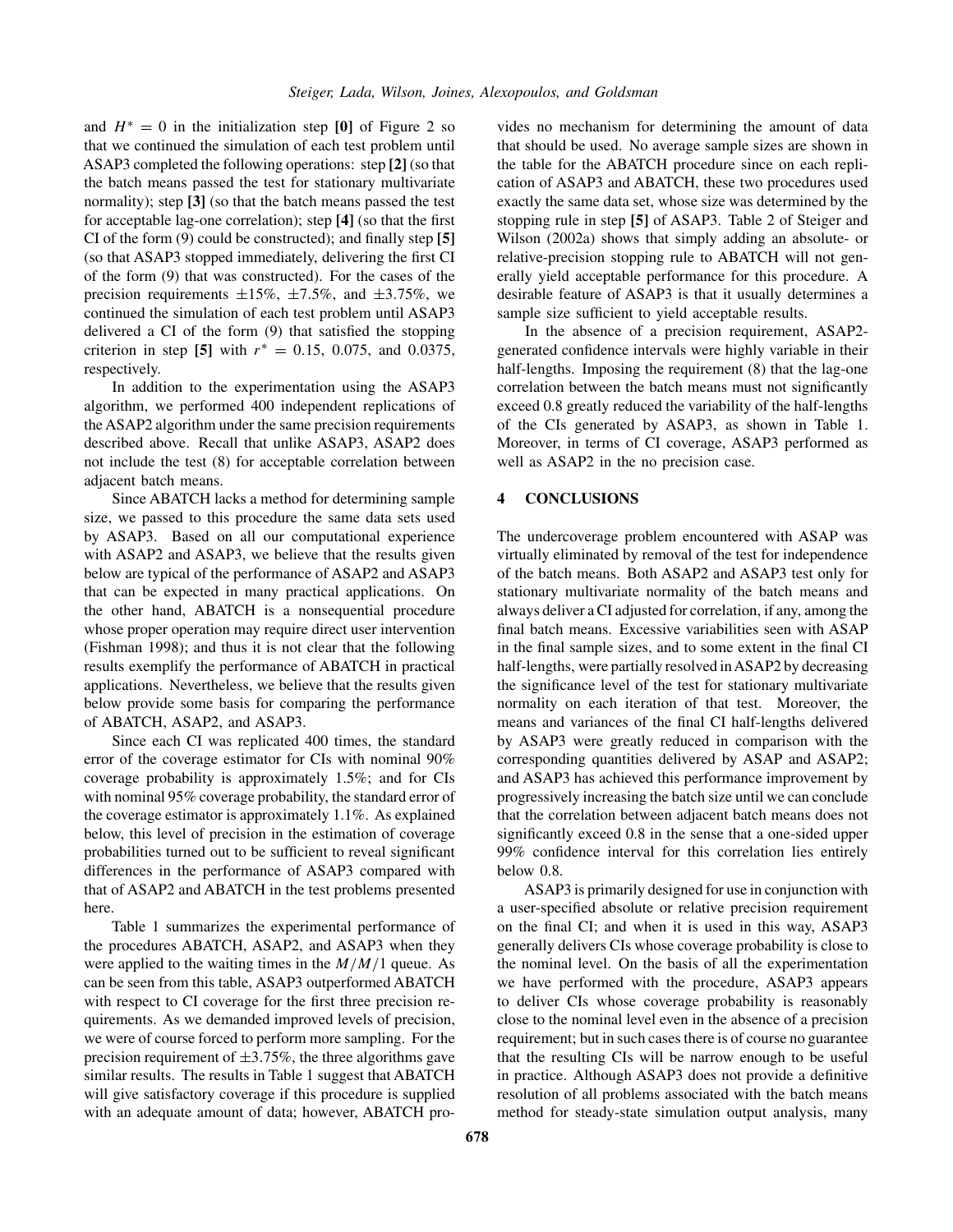| Precision             | $\mu$ indifficit 70% and 79% confidence this value<br>Nominal 90% CIs |            |          | Nominal 95% CIs |           |           |
|-----------------------|-----------------------------------------------------------------------|------------|----------|-----------------|-----------|-----------|
| Requirement           | <b>ABATCH</b>                                                         | ASAP3      | ASAP2    | <b>ABATCH</b>   | ASAP3     | ASAP2     |
| <b>NO PRECISION</b>   |                                                                       |            |          |                 |           |           |
| avg. sample size      |                                                                       | 31,181     | 22,554   |                 | 31,181    | 22,554    |
| coverage              | 76.0%                                                                 | 87.5%      | 88.0%    | 81.8%           | 91.5%     | 90.3%     |
| avg. rel. precision   | 0.161                                                                 | 0.239      | 0.579    | 0.193           | 0.290     | 0.730     |
| avg. CI half length   | 1.388                                                                 | 2.072      | 6.440    | 1.669           | 2.521     | 8.300     |
| var. CI half length   | 0.112                                                                 | 0.348      | 167.000  | 0.164           | 0.535     | 350.000   |
| $\pm 15\%$ PRECISION  |                                                                       |            |          |                 |           |           |
| avg. sample size      |                                                                       | 103,742    | 93,374   |                 | 140,052   | 126,839   |
| coverage              | 80.5%                                                                 | 91.0%      | 90.0%    | 87.8%           | 95.5%     | 94.5%     |
| avg. rel. precision   | 0.098                                                                 | 0.134      | 0.135    | 0.104           | 0.136     | 0.136     |
| avg. CI half length   | 0.865                                                                 | 1.182      | 1.184    | 0.921           | 1.206     | 1.204     |
| var. CI half length   | 0.020                                                                 | 0.026      | 0.025    | 0.023           | 0.020     | 0.020     |
| $\pm 7.5\%$ PRECISION |                                                                       |            |          |                 |           |           |
| avg. sample size      |                                                                       | 287,568    | 281,022  |                 | 382,958   | 382,040   |
| coverage              | 85.8%                                                                 | 89.5%      | 92.0%    | 92.3%           | 94.3%     | 96.0%     |
| avg. rel. precision   | 0.063                                                                 | 0.070      | 0.070    | 0.066           | 0.071     | 0.071     |
| avg. CI half length   | 0.561                                                                 | 0.627      | 0.628    | 0.588           | 0.632     | 0.633     |
| var. CI half length   | 0.005                                                                 | 0.002      | 0.002    | 0.005           | 0.002     | 0.002     |
| $\pm$ 3.75% PRECISION |                                                                       |            |          |                 |           |           |
| avg. sample size      |                                                                       | 969,011    | 943,498  |                 | 1,341,522 | 1,331,887 |
| coverage              | 88.8%                                                                 | 89.5%      | 92.0%    | 93.3%           | 93.5%     | 95.5%     |
| avg. rel. precision   | 0.035                                                                 | 0.036      | 0.036    | 0.036           | 0.036     | 0.036     |
| avg. CI half length   | 0.318                                                                 | 0.320      | 0.323    | 0.323           | 0.321     | 0.322     |
| var. CI half length   | 0.001                                                                 | $4.4E - 4$ | $3.0E-4$ | 0.001           | 3.8E-4    | $3.0E-4$  |

<span id="page-7-0"></span>Table 1: Performance of Batch Means Procedures for the *M/M/*1 Queue Waiting Time Process with Traffic Intensity  $\tau = 0.9$  Based on 400 Independent Replications of Nominal 90% and 95% Confidence Intervals

of the undesirable behaviors of its predecessors ASAP and ASAP2 have been eliminated; and there is good evidence to show that ASAP3's performance in practice compares favorably with other well-known batch means procedures. We believe the basic approach of ASAP3 has the potential to lead to new developments in the method of batch means.

Additional experimental results, follow-up papers and revised software, will be available on the website <<www.ie.ncsu.edu/jwilson>>.

### **REFERENCES**

- Alexopoulos, C., and D. Goldsman. 2004. To batch or not to batch? *ACM Transactions on Modeling and Computer Simulation* 14 (1): 76–114.
- Box, G. E. P., G. M. Jenkins, and G. C. Reinsel. 1994. *Time series analysis: Forecasting and control*. 3rd ed. Englewood Cliffs, New Jersey: Prentice Hall.
- Fishman, G. S. 1998. LABATCH.2: Software for statistical analysis of simulation sample path data. In *Proceedings of the 1998 Winter Simulation Conference*, ed. D. J. Medeiros, E. F. Watson, J. S. Carson, and M. S. Manivannan, 131–139. Piscataway, New Jersey: Institute of Electrical and Electronics Engineers. Available online via <<www.informs-cs.org/wsc98papers/017.> <PDF>> [accessed April 11, 2004].
- Fishman, G. S., and L. S. Yarberry. 1997. An implementation of the batch means method. *INFORMS Journal on Computing* 9 (3): 296–310.
- Lada, E. K., J. R. Wilson, and N. M. Steiger. 2003. A wavelet-based spectral method for steady-state simulation analysis. In *Proceedings of the 2003 Winter Simulation Conference*, ed. S. Chick, P. J. Sánchez, D. Ferrin, and D. J. Morrice, 422–430. Piscataway, New Jersey: Institute of Electrical and Electronics Engineers. Available online via <<www.informs-cs.org/wsc03papers/052.> <pdf>> [accessed April 11, 2004].
- Steiger, Natalie Miller. 1999. Improved batching for confidence interval construction in steady-state simulation. Doctoral dissertation, Department of Industrial Engineering, North Carolina State University, Raleigh, North Carolina. Available online via <<www.lib.ncsu.edu/etd/public/> <etd-19231992992670/etd.pdf>> [accessed April 11, 2004].
- Steiger, N. M., E. K. Lada, J. R. Wilson, C. Alexopoulos, D. Goldsman, and F. Zouaoui. 2002. ASAP2: An improved batch means procedure for simulation output analysis. In *Proceedings of the 2002 Winter Simulation Conference*, ed. E. Yücesan, C.-H. Chen, J. L. Snowdon, and J. M. Charnes, 336–344. Piscataway, New Jersey: Institute of Electrical and Electronics Engineers. Available online via